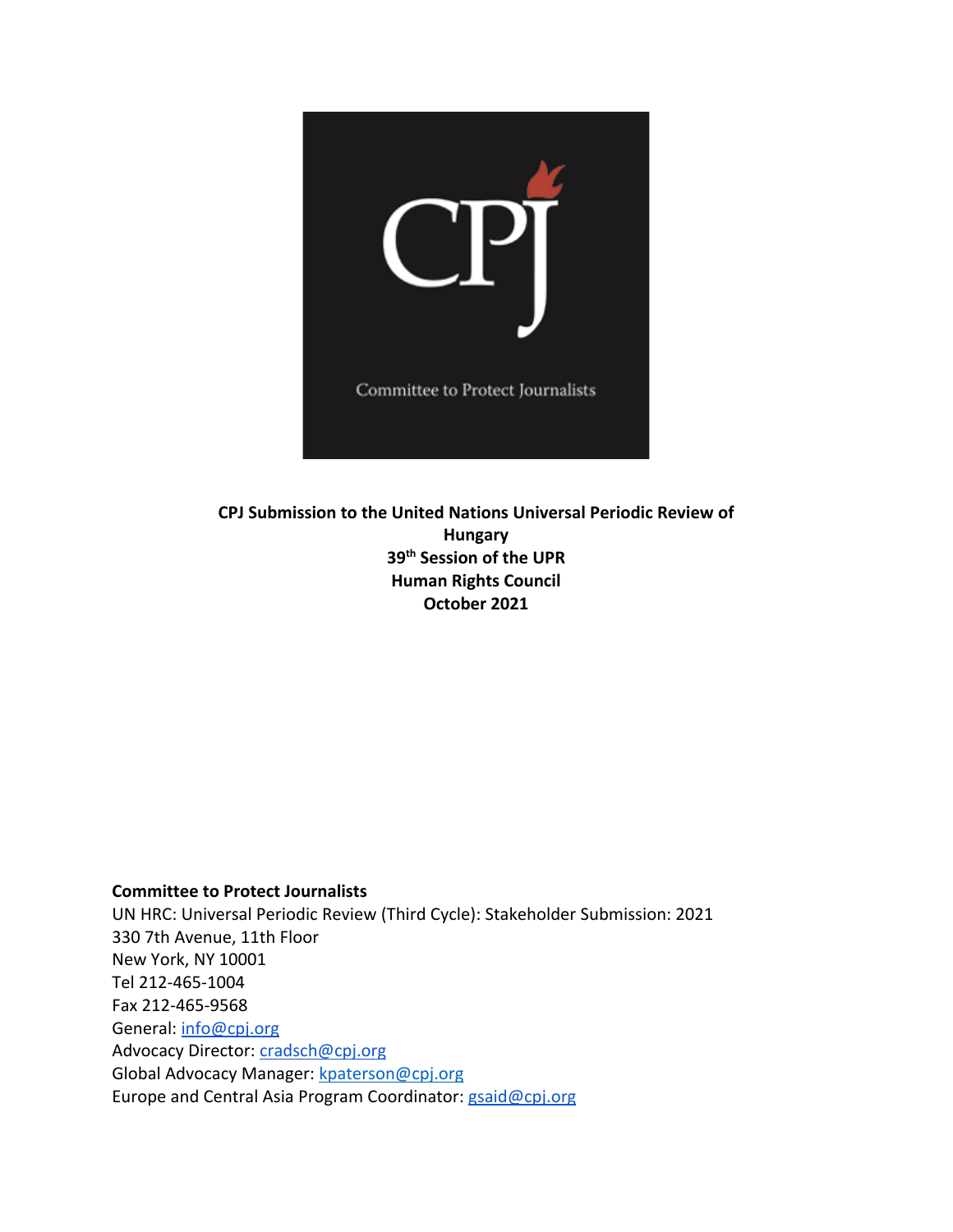## **Brief description of CPJ:**

- 1. The Committee to Protect Journalists is an independent, nonprofit organization that promotes press freedom worldwide. We defend the right of journalists to report the news without fear of reprisal.
- 2. CPJ is made up of about 40 experts around the world, with headquarters in New York City. When press freedom violations occur, CPJ mobilizes <sup>a</sup> network of correspondents who report and take action on behalf of those targeted.
- 3. CPJ reports on violations in repressive countries, conflict zones, and established democracies alike. A board of prominent journalists from around the world helps guide CPJ's activities.
- 4. CPJ's work is based on its research, which provides <sup>a</sup> global snapshot of obstructions to <sup>a</sup> free press worldwide. CPJ's research staff document hundreds of attacks on the press each year.

## **Summary**

- 5. This submission was prepared for the Universal Periodic Review (UPR) of Hungary in March 2021. In it, CPJ assesses the press freedom framework and the situation on the ground in the country.
- 6. CPJ acknowledges Hungary´s stated commitment to ensuring freedom of the press, as shown in the country'<sup>s</sup> decision to accept all 18 recommendations concerning media, press freedom, freedom of speech, freedom of expression, and the fight against hate speech made by several countries in the previous UPR cycle.
- 7. However, CPJ remains concerned that the Hungarian government has continued to pursue <sup>a</sup> strategy to limit critical journalism by deliberately distorting the media market in favor of pro-government outlets, reducing the pluralism of the press by engineering the forcible closure or effective government takeover of once-independent media, delegitimizing and smearing critical journalists, and favoring pro-government media with state funding and advertising. The government used its emergency powers to introduce new amendments to the country'<sup>s</sup> criminal code that threaten journalists with prison sentences for their coverage of the COVID-19 pandemic, and it used the pandemic as <sup>a</sup> pretext to further restrict journalists' access to official information. State authorities have continued to harass independent media using legal methods, threatening journalists with civil (e.g., privacy, data protection) suits and criminal defamation lawsuits. Public broadcasters financed by taxpayers have turned into government propaganda, with biased news coverage that serves the government'<sup>s</sup> political agenda, while opposition politicians and viewpoints are either absent or – where there are legal requirements, such as during election campaigns – presented in <sup>a</sup> negative light.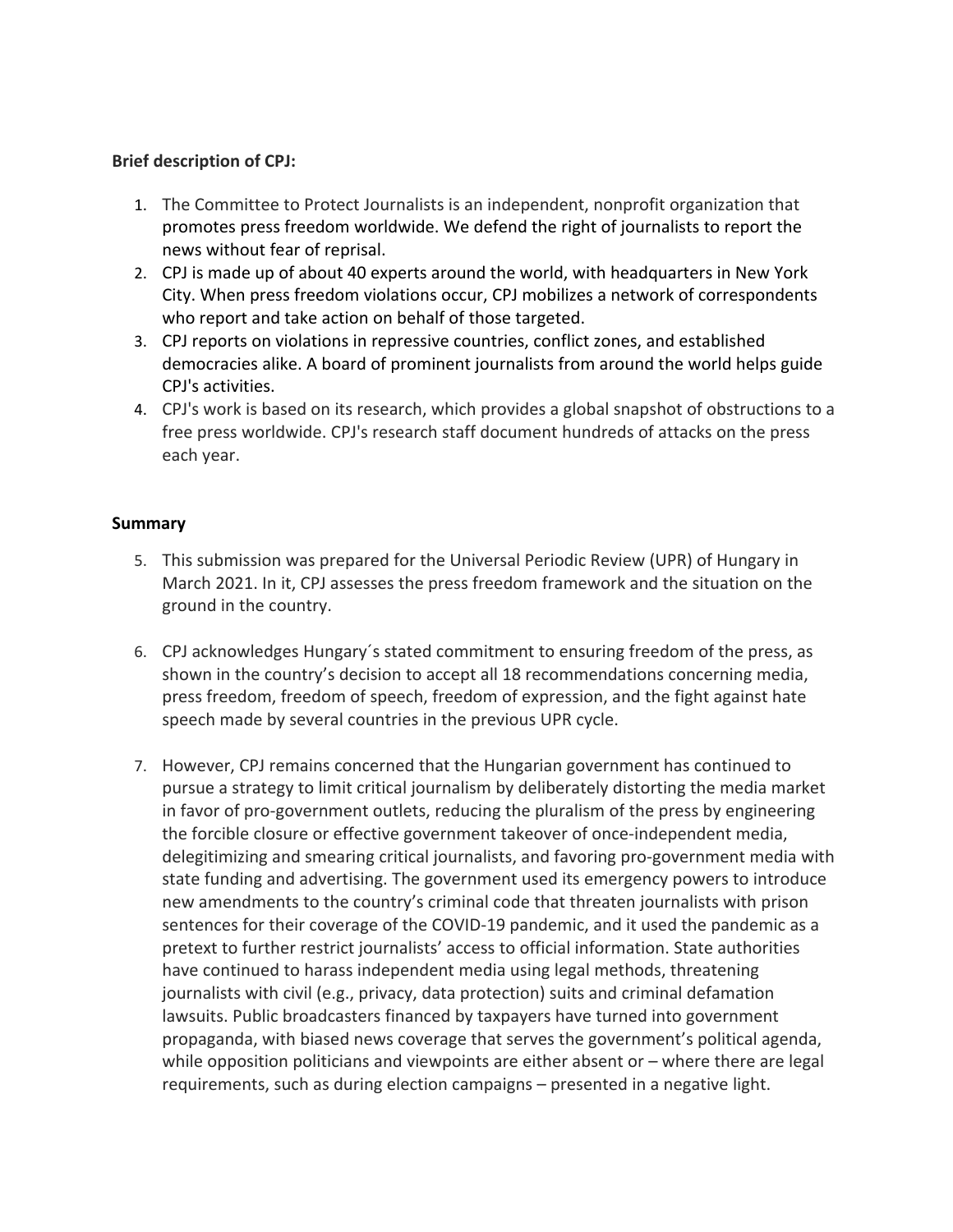- 8. In this document, CPJ draws on the Hungarian government'<sup>s</sup> actions since 2017 that restrict independent media and limit critical coverage and the capacity of journalists to exercise scrutiny over government activities.
- 9. In the final section, CPJ makes <sup>a</sup> number of recommendations to the government to address the press freedom concerns raised in this submission.

# **Legal Framework**

- 10. Hungary, as <sup>a</sup> member of the European Union, has passed national legislation that guarantees press freedom which are in line with ratified international treaties and EU laws. Among them are:
- 11. Article IX (2) of the Fundamental Law stipulates that: "Hungary shall recognize and protect the freedom and diversity of the press and shall ensure the conditions for the free dissemination of information necessary for the formation of democratic public opinion."
- 12. Sectoral legislation (Act CLXXXV of 2010 on Media Services and on the Mass Media, and Act CIV of 2010 on the Freedom of the Press) protect media freedom and pluralism. The Freedom of the Press Act stipulates that freedom of the press embodies independence from the state and from any and all organizations and interest groups.
- 13. Act CXII of 2011 on the Right to Informational Self-determination and on Freedom of Information recognizes the right to access public information.
- 14. Act CLXXXV of 2010 on Media Services and on the Mass Media establishes the National Media and Info-communications Authority (the Media Authority), whose decisionmaking body is the Media Council. It lays down the objectives of the authority, stipulating that it is "an autonomous regulatory agency subordinated solely to the law" (Section 109) and that the Media Council is "an independent body of the Authority reporting to Parliament subject only to Hungarian law" (Section 123).

## **Main submission:**

- 15. The following submission is drawn from research conducted by the Committee to Protect Journalists. All CPJ publications on Hungary can be found at [this](https://cpj.org/europe/hungary/) link.
- 16. Hungary accepted all 18 [recommendations](https://www.upr-info.org/sites/default/files/document/hongrie/session_25_-_avril_2016/recommendations_and_pledges_hungary_2016.pdf) concerning media, press freedom, freedom of speech, access to public information, and the fight against hate speech made by other member states during its second UPR in 2016.
- 17. CPJ would like to raise ongoing and grave concerns pertaining to the following accepted [recommendations](https://www.upr-info.org/sites/default/files/document/hongrie/session_25_-_avril_2016/recommendations_and_pledges_hungary_2016.pdf) from the 2nd UPR Cycle of 2016 (25th session): paragraph 128.37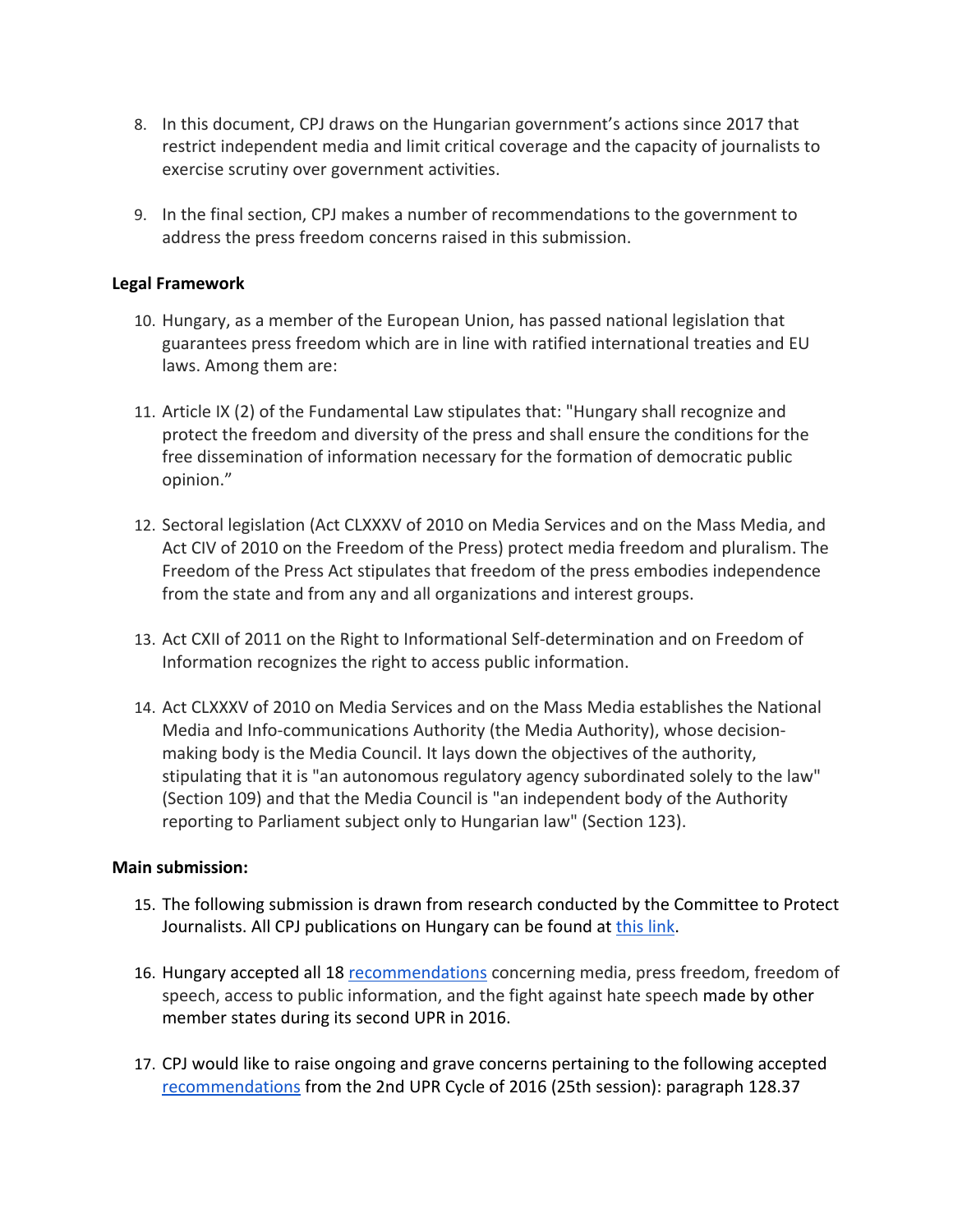(United Kingdom of Great Britain and Northern Ireland), paragraph 128.155 (Sweden), paragraph 128.157 (Czech Republic), paragraph 128.158 (France), paragraph 128.159 (Japan), paragraph 128.160 (Netherlands), and paragraph 128.99 (Austria).

- 18. The concerns are as follows:
- 19. Under the section of "Media, freedom of expression" of its 2016 [National](https://www.ohchr.org/EN/HRBodies/UPR/Pages/HUIndex.aspx) Report, Hungary stipulates that the government "was and will remain ready for dialogue in order to address the concerns raised related to the new media regulation," and that the "media regulation came in line with international human rights requirements" and "current rules contain exclusively such limitations on the right to the freedom of expression which are fully recognized by international law." For example, the government cited that the Media Authority is "set up as an independent, autonomous organ" and the Parliament "has no influence on the authority'<sup>s</sup> day-to-day operation." It stated that "members of the press may be obliged to reveal the source of their information only in exceptional cases and by <sup>a</sup> decision of <sup>a</sup> court." Under the section of "Women, gender, equality," Hungary said, "media service providers have the obligation to maintain respect for human dignity in the media content they communicate. Through this provision, the Media Council of the National Media and Info-communications Authority takes measures against discriminative content."
- 20. Since its second UPR in 2016, Hungary has not addressed concerns related to the independence of its media regulation bodies, especially concerning the Media Authority. Its decision-making body is the Media Council, which is not independent as it is composed of five members, all of whom were nominated by the ruling Fidesz party.
- 21. The 2020 Media Pluralism Monitor, an independent [study](https://cmpf.eui.eu/media-pluralism-monitor/mpm-2020/) by the Centre for Media Pluralism and Media Freedom (CMPF), <sup>a</sup> European research institute, concluded that the rules on nomination to the Media Council are designed to favor political consensus, and that in practice these rules have allowed the governing party to nominate all five members of the Media Council.
- 22. A [statement](https://cpj.org/2019/12/hungarys-media-control-unprecedented-in-eu-joint-m/) from a joint December 2019 mission of international press freedom organizations including CPJ concluded that the Media Council'<sup>s</sup> decisions on the tendering of radio frequencies have been made on political lines, with the frequencies of independent broadcasters cancelled or not renewed. In other cases, the Council has declined to issue any ruling in response to extension requests, preventing independent outlets from challenging <sup>a</sup> decision in court and thus undermining basic principles of the rule of law.
- 23. In March 2021 the media regulator [refused](https://www.bloomberg.com/news/articles/2021-03-11/hungary-again-rejects-sole-opposition-radio-s-bid-for-frequency) to renew the frequency license of the country'<sup>s</sup> only remaining opposition news radio broadcaster, Klubradio, pushing the station off the air.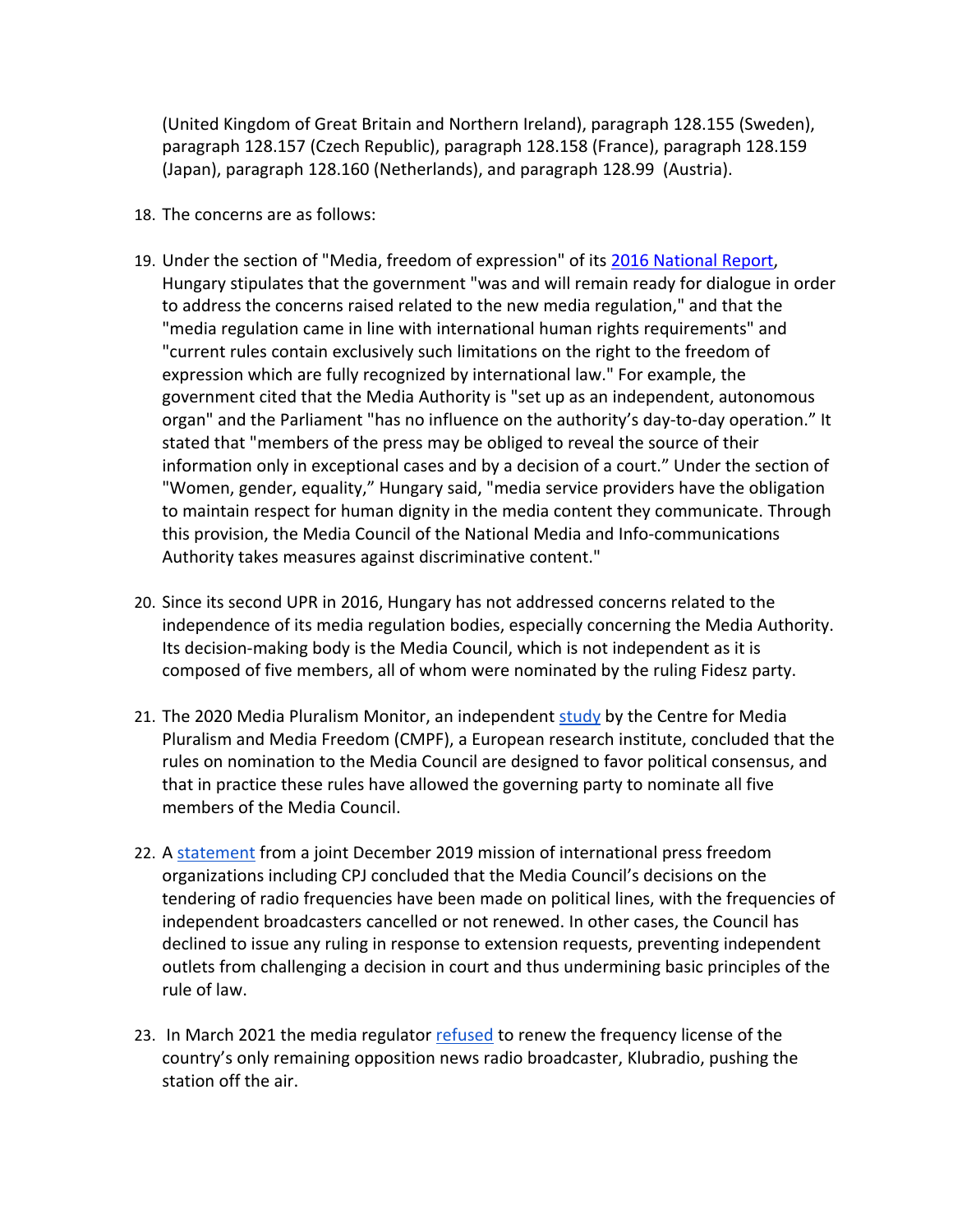- 24. Hungary has failed to take concrete steps to promote pluralism in media; the government'<sup>s</sup> actions have contributed to the deterioration of media pluralism, which is under "high risk," according to the 2020 Media Pluralism Monitor, an independent [study](https://cmpf.eui.eu/media-pluralism-monitor/mpm-2020/) by the CMPF.
- 25. A [statement](https://cpj.org/2019/12/hungarys-media-control-unprecedented-in-eu-joint-m/) from the December 2019 joint mission of press freedom groups found that nearly 80 percent of the market for political and public affairs news is financed by sources decided by the ruling party.
- 26. In December 2018, a government decree (229/2018) [exempted](https://index.hu/english/2020/06/26/hungary_constitutional_court_pro-government_media_conglomerate_kesma_orban_fidesz/) the Competition Authority and the Media Authority from scrutinizing the merger of 467 governmentfriendly media outlets through the creation of the KESMA media conglomerate by declaring it "a merger of strategic national importance." A 2019 an ad-hoc [report](https://op.europa.eu/en/publication-detail/-/publication/79196553-5c39-11ea-8b81-01aa75ed71a1) of the Centre for Media Pluralism and Media Freedom found that "the total exclusion of scrutiny by the Hungarian Media Authority of an important operation such as KESMA […] represents an additional element of risk" to media pluralism in Hungary.
- 27. According to the [statement](https://ipi.media/wp-content/uploads/2020/02/Hungary-Conclusions-International-Mission-Final.pdf) from the December 2019 joint mission of international press freedom organizations, the conglomerate, which owns all regional daily newspapers is "under effective government control," and "the merger led to an overwhelming dominance of the state narrative, especially outside major urban centres, where independent media have effectively disappeared."
- 28. CPJ'<sup>s</sup> research shows that since Hungary'<sup>s</sup> second UPR in 2016, the government (in power since 2010) orchestrated the forcible closure or the effective take-over of onceindependent media, contributing to <sup>a</sup> further decline of media pluralism.
- 29. In [October](https://www.dw.com/en/eu-worried-at-hungary-opposition-daily-closure/a-36010028) 2016, Hungary'<sup>s</sup> biggest opposition daily newspaper, *Népszabadság*, was shut down soon after it was bought by businessmen close to the [government](https://www.ft.com/content/8f78f132-3cc6-11e8-b9f9-de94fa33a81e); its journalists blamed the closure on government pressure on the publisher.
- 30. In April 2018, days after the government'<sup>s</sup> election victory, the owner of opposition daily newspaper and radio station *Magyar Nemzet*, Lánchíd Rádió, [announced](https://www.ft.com/content/8f78f132-3cc6-11e8-b9f9-de94fa33a81e) the closure of the outlets. A [report](https://mertek.eu/wp-content/uploads/2020/01/MertekFuzetek18.pdf) by Mérték, an independent Hungarian media organization, said that the reasons behind the closure were "political," for its owner it "no longer made sense to wage his multiyear struggle against the government after the massive re-election victory of the ruling party."
- 31. In July 2020, the editorial board and around 70 of the roughly 90 editorial staff of journalists at Hungary'<sup>s</sup> biggest private independent online news outlet, *Index*, [resigned](https://www.theguardian.com/world/2020/jul/24/hungarian-journalists-resign-en-masse-after-claims-of-political-interference) after its editor-in-chief was fired amid claims by the journalists of government interference.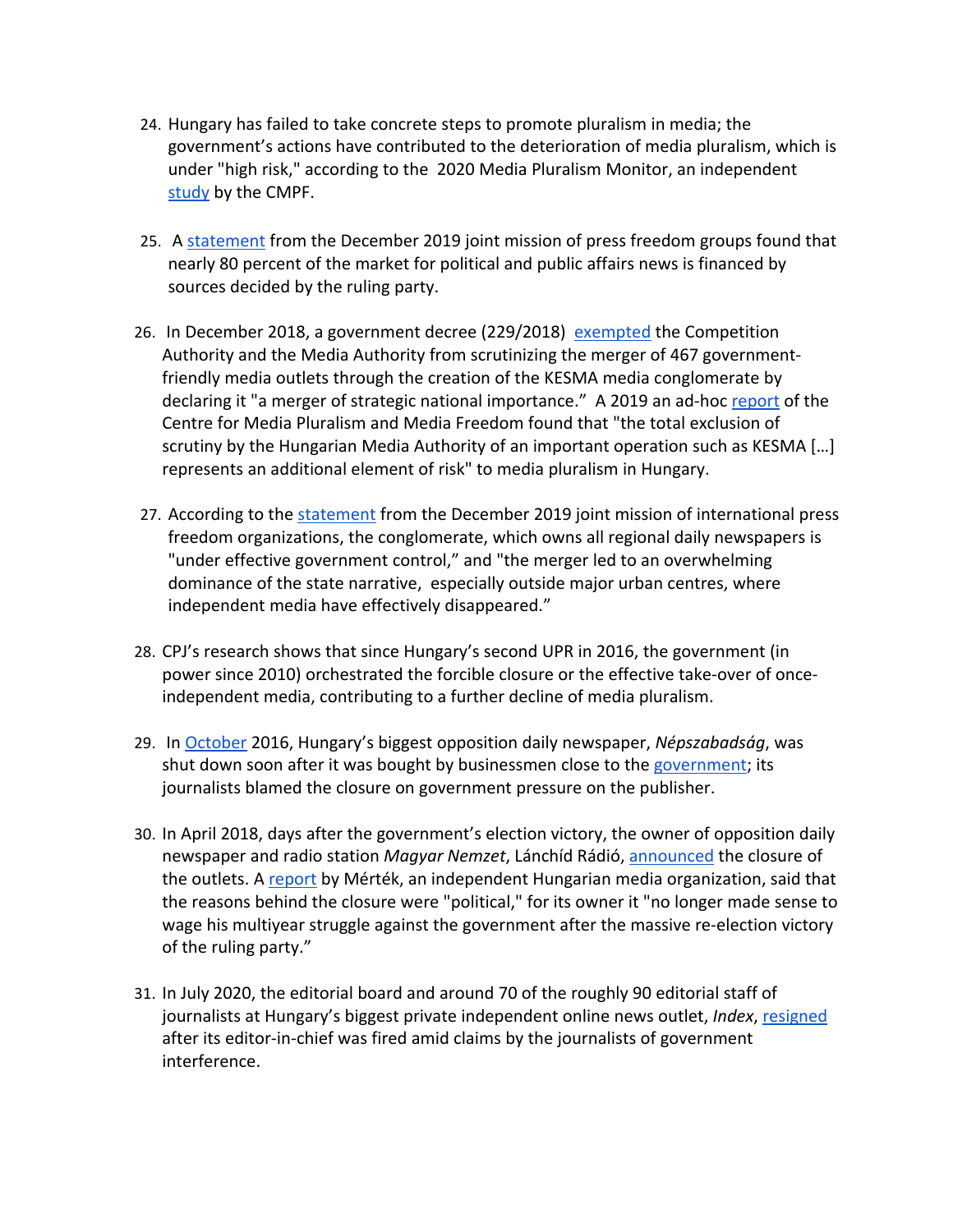- 32. State advertising allows the government to exert indirect political influence over private media. The 2020 Media Pluralism Monitor [highlights](https://cmpf.eui.eu/mpm2020-results/) the fact that in 2019, the share of state advertising that went to pro-government outlets in the newspaper market was 75%, in the television market 95%, in the online news market 90%, and in the radio market 90%.
- 33. The relevant sectoral law (Act CLXXXV of 2010 on Media Services and on the Mass Media) stipulates that public service broadcasters should provide fair, balanced, and impartial representation of political viewpoints in news and informative programs. "This key principle is not implemented in practice," concluded the 2020 Media Pluralism Monitor, an independent [study](https://cmpf.eui.eu/media-pluralism-monitor/mpm-2020/) by the CMPF, which said that, "even the Media Authority in several occasions found that the Public Service Media is gravely biased and uncritically partial towards the government."
- 34. In March 2020, [leaked](https://www.coe.int/en/web/media-freedom/detail-alert?p_p_id=sojdashboard_WAR_coesojportlet&p_p_lifecycle=0&p_p_col_id=column-3&p_p_col_pos=1&p_p_col_count=11&_sojdashboard_WAR_coesojportlet_alertPK=60594716&_sojdashboard_WAR_coesojportlet_displayLink=SojPortlet.getDashboardPortletId%28%29) internal emails from the public service broadcaster revealed that editorial rules require journalists to request permission before reporting on certain issues important to the government (including migration, EU politics, terrorism, and the church), which according to the European Federation of Journalists lead to [biased](https://europeanjournalists.org/blog/2020/03/05/hungary-state-media-journalists-received-instructions-for-reports-on-migration-eu-politics-and-greta-thunberg/) reporting.
- 35. In November 2020, leaked recordings from internal meetings at the public service broadcaster [revealed](https://www.france24.com/en/live-news/20201112-hungary-public-media-forced-to-toe-govt-line-leaked-recordings) that reporters had to follow the government's line on certain issues.
- 36. Independent journalists' access to public information is seriously hindered. According to the 2019 joint mission [statement](https://cpj.org/2019/12/hungarys-media-control-unprecedented-in-eu-joint-m/), independent journalists are routinely denied access to public information without explanation and are excluded from official events. Public officials connected to the ruling party largely refuse communication and interviews with independent media.
- 37. In [October](https://www.coe.int/en/web/media-freedom/detail-alert?p_p_id=sojdashboard_WAR_coesojportlet&p_p_lifecycle=2&p_p_cacheability=cacheLevelPage&p_p_col_id=column-1&p_p_col_pos=1&p_p_col_count=2&_sojdashboard_WAR_coesojportlet_alertPK=53799912&_sojdashboard_WAR_coesojportlet_cmd=get_pdf_one) 2019, the speaker of the Hungarian Parliament introduced rules which restrict the freedom of movement and activities of journalists working in both the Parliament building and the offices of Parliament.
- 38. CPJ's research [shows](https://cpj.org/2020/04/hungarian-journalist-csaba-lukacs-on-covering-covi/) that Hungary used the COVID-19 pandemic as a pretext to further restrict journalists' access to official information.
- 39. Research conducted by the Hungarian Civil Liberties Union in 2019 and during the COVID-19 pandemic in 2020 [points](https://tasz.hu/a/files/coronavirus_press_research.pdf) to "systemic obstruction of the work of the independent media" by "ignoring press inquiries, limiting physical access of journalists and the discrediting, stigmatisation and intimidation of sources."
- 40. In March 2020, during the COVID-19 pandemic, Hungary used its emergency powers to introduce new amendments to the country'<sup>s</sup> criminal code that threaten journalists with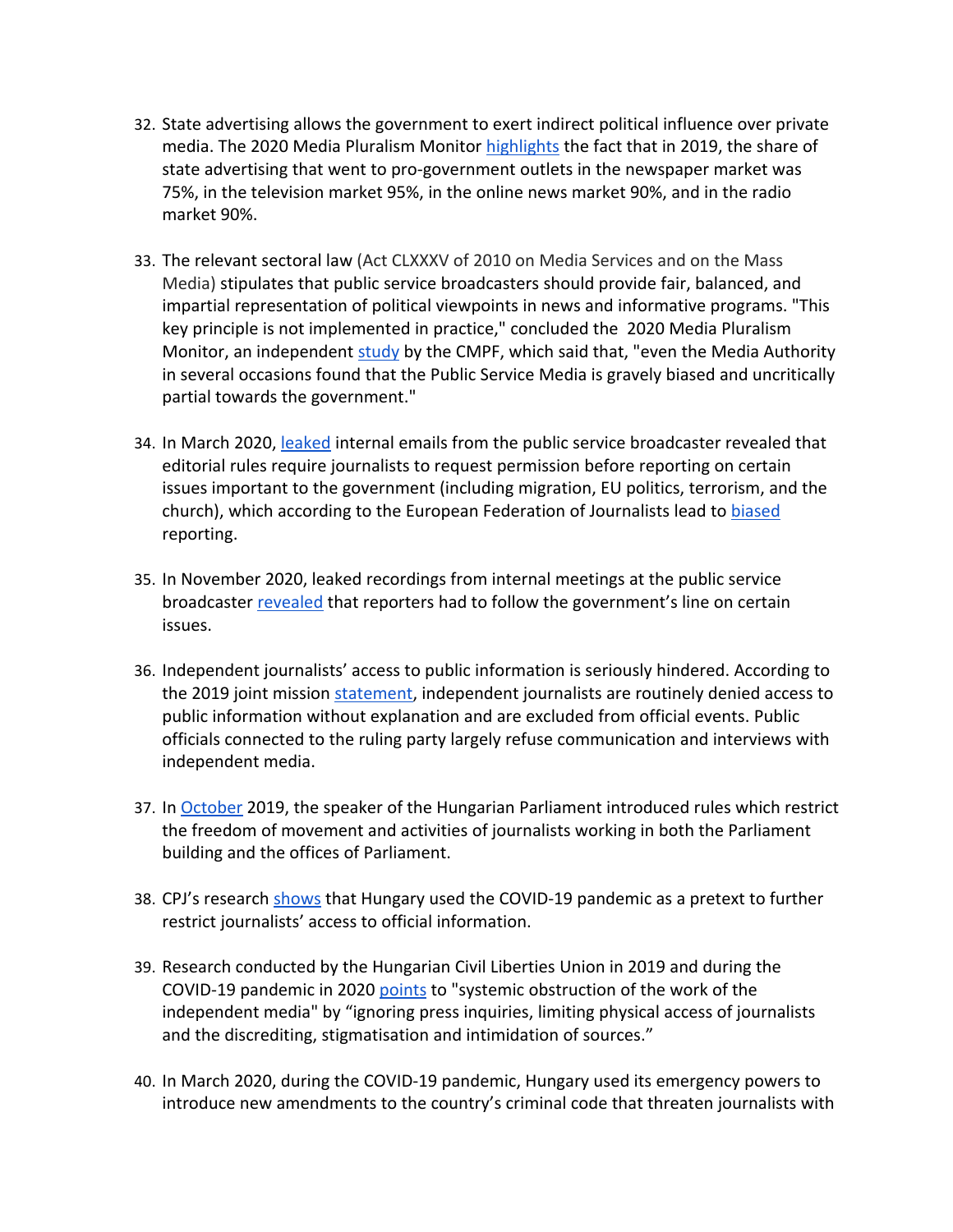prison sentences if they are deemed to be spreading false information about the pandemic. The amendments include prison sentences of up to three years for those convicted of spreading falsehoods about the virus that are "alarming or agitating [to] <sup>a</sup> large group of people," and would impose prison terms of up to five years for those convicted of spreading <sup>a</sup> falsehood or "distorted truth" that has negative repercussions for public health, CPJ [reported](https://cpj.org/2020/03/proposed-hungarian-laws-could-imprison-journalists/).

- 41. Independent journalists are subject to campaigns of delegitimization by government politicians and pro-government media outlets, hate speech, and smear campaigns, according to the 2019 joint mission [statement](https://cpj.org/2019/12/hungarys-media-control-unprecedented-in-eu-joint-m/). Journalists working for independent media are publicly vilified as opposition political activists, foreign agents, traitors, or even as "Hungary-haters" or "non-Hungarians."
- 42. In September 2017, <sup>a</sup> pro-government news website [published](https://www.coe.int/en/web/media-freedom/detail-alert?p_p_id=sojdashboard_WAR_coesojportlet&p_p_lifecycle=0&p_p_col_id=column-3&p_p_col_pos=1&p_p_col_count=11&_sojdashboard_WAR_coesojportlet_alertPK=44235517&_sojdashboard_WAR_coesojportlet_displayLink=SojPortlet.getDashboardPortletId%28%29) <sup>a</sup> list of journalists accused of serving the interests of the American billionaire of Hungarian origin George Soros, describing them as "foreign propagandists" and "spokespeople" of Soros.
- 43. In September 2017, a Hungarian government spokesperson verbally [attacked](https://www.coe.int/en/web/media-freedom/all-alerts?p_p_id=sojdashboard_WAR_coesojportlet&p_p_lifecycle=0&p_p_col_id=column-4&p_p_col_count=1&_sojdashboard_WAR_coesojportlet_keywords=&_sojdashboard_WAR_coesojportlet_selectedStringFilters=year.2019,year.2017,year.2018,year.2020,year.2021&_sojdashboard_WAR_coesojportlet_selectedCategories=11709524) a journalist, insinuating that she was <sup>a</sup> drug-addict, when she wrote <sup>a</sup> report on Hungary, labeling her as "propagandist" of George Soros.
- 44. In April 2018, a pro-government magazine [published](https://www.dw.com/en/hungarys-viktor-orban-targets-critics-with-soros-mercenaries-blacklist/a-43381963) a "black list" of critics of the government, including several journalists, labeling them "mercenaries" of Soros
- 45. In November 2019, two journalists working for independent news website *Index* were [subject](https://www.coe.int/en/web/media-freedom/detail-alert?p_p_id=sojdashboard_WAR_coesojportlet&p_p_lifecycle=0&p_p_col_id=column-3&p_p_col_count=10&_sojdashboard_WAR_coesojportlet_alertPK=55358460) to smear campaign in pro-government media and anti-Semitic posters appeared in Budapest attacking them over their reporting.
- 46. In September 2020, the Hungarian Ministry of Foreign Affairs and Trade [requested](https://www.coe.int/en/web/media-freedom/detail-alert?p_p_id=sojdashboard_WAR_coesojportlet&p_p_lifecycle=0&p_p_col_id=column-3&p_p_col_pos=1&p_p_col_count=11&_sojdashboard_WAR_coesojportlet_alertPK=71947434&_sojdashboard_WAR_coesojportlet_displayLink=SojPortlet.getDashboardPortletId%28%29) Hungarian embassies in the EU to provide information about all recent professional visits, training courses, and research trips undertaken by Hungarian journalists to the respective EU countries, which the European Federation of Journalists [said](https://europeanjournalists.org/blog/2020/09/21/hungarian-foreign-ministry-lists-journalists-trips-abroad/) could undermine the protection of journalists' sources and was of an incriminating nature.
- 47. State authorities have continued to harass independent media using legal methods, threatening journalists with civil (privacy, data protection) suits and criminal defamation lawsuits, CPJ's research [shows](https://cpj.org/europe/hungary/).
- 48. In October 2020, Hungarian police summoned two investigative journalists after they published stories about <sup>a</sup> businessman close to the prime minister, and questioned them about their sources, CPJ [reported](https://cpj.org/2020/10/hungarian-police-question-journalists-for-illicit-data-collection-after-use-of-drone-footage/).
- 49. In November 2018, Hungarian state prosecutors used privacy laws to bring criminal charges against an investigative journalist in retaliation for his reporting, CPJ [reported](https://cpj.org/2018/11/hungarian-authorities-bring-criminal-charges-again/).